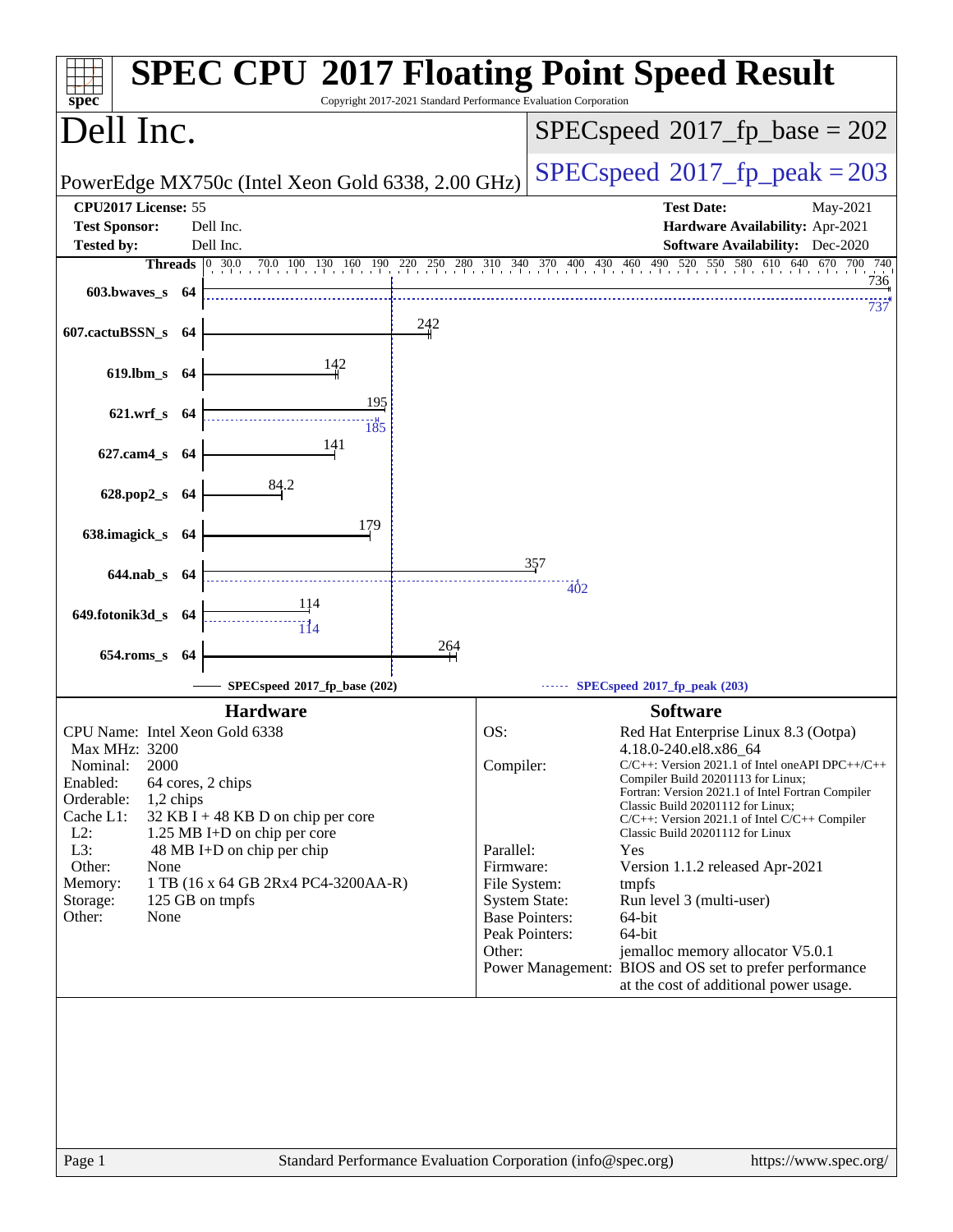| <b>SPEC CPU®2017 Floating Point Speed Result</b><br>Copyright 2017-2021 Standard Performance Evaluation Corporation<br>spec <sup>®</sup> |                                                                                                          |                |       |                |              |                                         |                                         |                                 |                |              |                |              |                |              |
|------------------------------------------------------------------------------------------------------------------------------------------|----------------------------------------------------------------------------------------------------------|----------------|-------|----------------|--------------|-----------------------------------------|-----------------------------------------|---------------------------------|----------------|--------------|----------------|--------------|----------------|--------------|
| Dell Inc.                                                                                                                                |                                                                                                          |                |       |                |              | $SPEC speed^{\circ}2017$ _fp_base = 202 |                                         |                                 |                |              |                |              |                |              |
| PowerEdge MX750c (Intel Xeon Gold 6338, 2.00 GHz)                                                                                        |                                                                                                          |                |       |                |              |                                         | $SPEC speed^{\circ}2017$ _fp_peak = 203 |                                 |                |              |                |              |                |              |
| CPU2017 License: 55                                                                                                                      |                                                                                                          |                |       |                |              |                                         |                                         | <b>Test Date:</b><br>May-2021   |                |              |                |              |                |              |
| <b>Test Sponsor:</b>                                                                                                                     | Dell Inc.                                                                                                |                |       |                |              |                                         |                                         | Hardware Availability: Apr-2021 |                |              |                |              |                |              |
| <b>Tested by:</b>                                                                                                                        | <b>Software Availability:</b> Dec-2020<br>Dell Inc.                                                      |                |       |                |              |                                         |                                         |                                 |                |              |                |              |                |              |
| <b>Results Table</b>                                                                                                                     |                                                                                                          |                |       |                |              |                                         |                                         |                                 |                |              |                |              |                |              |
|                                                                                                                                          |                                                                                                          |                |       | <b>Base</b>    |              |                                         |                                         |                                 |                |              | <b>Peak</b>    |              |                |              |
| <b>Benchmark</b>                                                                                                                         | <b>Threads</b>                                                                                           | <b>Seconds</b> | Ratio | <b>Seconds</b> | <b>Ratio</b> | <b>Seconds</b>                          | Ratio                                   | <b>Threads</b>                  | <b>Seconds</b> | <b>Ratio</b> | <b>Seconds</b> | <b>Ratio</b> | <b>Seconds</b> | <b>Ratio</b> |
| 603.bwaves_s                                                                                                                             | 64                                                                                                       | 80.2           | 736   | 80.1           | 737          |                                         |                                         | 64                              | 80.1           | 737          | 80.0           | 738          |                |              |
| 607.cactuBSSN s                                                                                                                          | 64                                                                                                       | 68.3           | 244   | 68.9           | 242          |                                         |                                         | 64                              | 68.3           | 244          | 68.9           | 242          |                |              |
| 619.lbm s                                                                                                                                | 64                                                                                                       | 37.0           | 142   | 36.3           | 144          |                                         |                                         | 64                              | <b>37.0</b>    | 142          | 36.3           | 144          |                |              |
| $621$ .wrf s                                                                                                                             | 64                                                                                                       | 67.9           | 195   | 68.0           | 195          |                                         |                                         | 64                              | 71.4           | 185          | 70.5           | 188          |                |              |
| $627$ .cam4 s                                                                                                                            | 64                                                                                                       | 62.6           | 142   | 62.9           | 141          |                                         |                                         | 64                              | 62.6           | 142          | 62.9           | 141          |                |              |
| 628.pop2_s                                                                                                                               | 64                                                                                                       | 141            | 84.2  | 140            | 84.9         |                                         |                                         | 64                              | 141            | 84.2         | 140            | 84.9         |                |              |
| 638.imagick_s                                                                                                                            | 64                                                                                                       | 80.7           | 179   | 80.5           | 179          |                                         |                                         | 64                              | 80.7           | 179          | 80.5           | 179          |                |              |
| $644$ .nab s                                                                                                                             | 64                                                                                                       | 49.0           | 357   | 49.0           | 357          |                                         |                                         | 64                              | 43.4           | 402          | 43.5           | 402          |                |              |
| 649.fotonik3d_s                                                                                                                          | 64                                                                                                       | 79.9           | 114   | 79.8           | 114          |                                         |                                         | 64                              | 79.7           | 114          | 80.1           | 114          |                |              |
| 654.roms s                                                                                                                               | 64                                                                                                       | 58.0           | 271   | 59.6           | 264          |                                         |                                         | 64                              | 58.0           | 271          | 59.6           | 264          |                |              |
| $SPEC speed*2017_fp\_base =$<br>202                                                                                                      |                                                                                                          |                |       |                |              |                                         |                                         |                                 |                |              |                |              |                |              |
| $SPECspeed*2017_fp\_peak =$                                                                                                              |                                                                                                          |                | 203   |                |              |                                         |                                         |                                 |                |              |                |              |                |              |
|                                                                                                                                          | Results appear in the order in which they were run. Bold underlined text indicates a median measurement. |                |       |                |              |                                         |                                         |                                 |                |              |                |              |                |              |

### **[Operating System Notes](http://www.spec.org/auto/cpu2017/Docs/result-fields.html#OperatingSystemNotes)**

Stack size set to unlimited using "ulimit -s unlimited"

### **[Environment Variables Notes](http://www.spec.org/auto/cpu2017/Docs/result-fields.html#EnvironmentVariablesNotes)**

```
Environment variables set by runcpu before the start of the run:
KMP_AFFINITY = "granularity=fine,compact"
LD_LIBRARY_PATH =
      "/mnt/ramdisk/cpu2017-1.1.7-ic2021.1/lib/intel64:/mnt/ramdisk/cpu2017-1.
      1.7-ic2021.1/je5.0.1-64"
MALLOC_CONF = "retain:true"
OMP_STACKSIZE = "192M"
```
### **[General Notes](http://www.spec.org/auto/cpu2017/Docs/result-fields.html#GeneralNotes)**

 Binaries compiled on a system with 1x Intel Core i9-7980XE CPU + 64GB RAM memory using Redhat Enterprise Linux 8.0

 NA: The test sponsor attests, as of date of publication, that CVE-2017-5754 (Meltdown) is mitigated in the system as tested and documented. Yes: The test sponsor attests, as of date of publication, that CVE-2017-5753 (Spectre variant 1) is mitigated in the system as tested and documented. Yes: The test sponsor attests, as of date of publication, that CVE-2017-5715 (Spectre variant 2) is mitigated in the system as tested and documented.

 Transparent Huge Pages enabled by default Prior to runcpu invocation

**(Continued on next page)**

| Page 2 | Standard Performance Evaluation Corporation (info@spec.org) | https://www.spec.org/ |
|--------|-------------------------------------------------------------|-----------------------|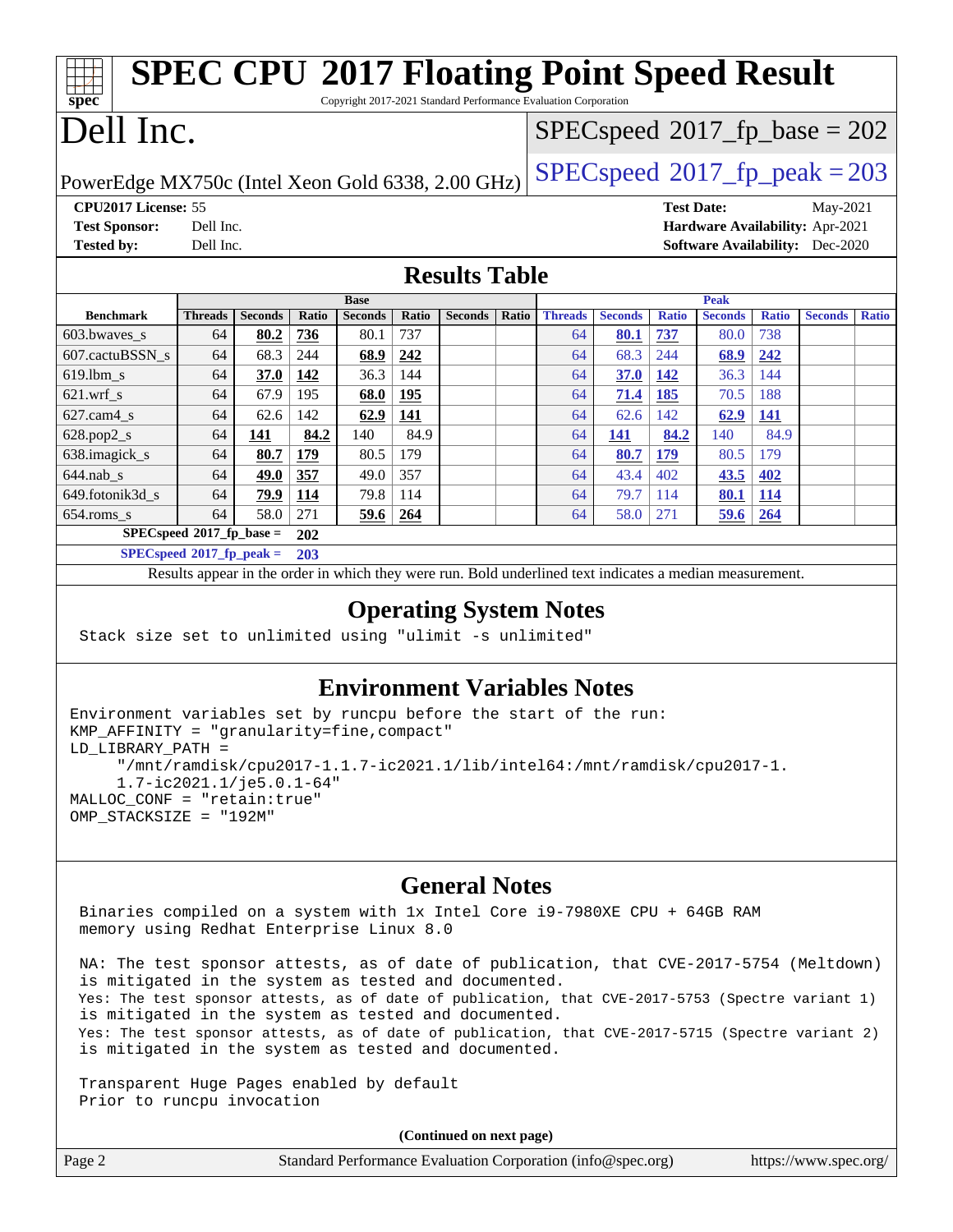#### Page 3 Standard Performance Evaluation Corporation [\(info@spec.org\)](mailto:info@spec.org) <https://www.spec.org/> **[spec](http://www.spec.org/) [SPEC CPU](http://www.spec.org/auto/cpu2017/Docs/result-fields.html#SPECCPU2017FloatingPointSpeedResult)[2017 Floating Point Speed Result](http://www.spec.org/auto/cpu2017/Docs/result-fields.html#SPECCPU2017FloatingPointSpeedResult)** Copyright 2017-2021 Standard Performance Evaluation Corporation Dell Inc. PowerEdge MX750c (Intel Xeon Gold 6338, 2.00 GHz)  $\left|$  [SPECspeed](http://www.spec.org/auto/cpu2017/Docs/result-fields.html#SPECspeed2017fppeak)<sup>®</sup>[2017\\_fp\\_peak = 2](http://www.spec.org/auto/cpu2017/Docs/result-fields.html#SPECspeed2017fppeak)03  $SPEC speed^{\circ}2017\_fp\_base = 202$ **[CPU2017 License:](http://www.spec.org/auto/cpu2017/Docs/result-fields.html#CPU2017License)** 55 **[Test Date:](http://www.spec.org/auto/cpu2017/Docs/result-fields.html#TestDate)** May-2021 **[Test Sponsor:](http://www.spec.org/auto/cpu2017/Docs/result-fields.html#TestSponsor)** Dell Inc. **[Hardware Availability:](http://www.spec.org/auto/cpu2017/Docs/result-fields.html#HardwareAvailability)** Apr-2021 **[Tested by:](http://www.spec.org/auto/cpu2017/Docs/result-fields.html#Testedby)** Dell Inc. **[Software Availability:](http://www.spec.org/auto/cpu2017/Docs/result-fields.html#SoftwareAvailability)** Dec-2020 **[General Notes \(Continued\)](http://www.spec.org/auto/cpu2017/Docs/result-fields.html#GeneralNotes)** Filesystem page cache synced and cleared with: sync; echo 3> /proc/sys/vm/drop\_caches jemalloc, a general purpose malloc implementation built with the RedHat Enterprise 7.5, and the system compiler gcc 4.8.5 sources available from jemalloc.net or <https://github.com/jemalloc/jemalloc/releases> Benchmark run from a 125 GB ramdisk created with the cmd: "mount -t tmpfs -o size=125G tmpfs /mnt/ramdisk" **[Platform Notes](http://www.spec.org/auto/cpu2017/Docs/result-fields.html#PlatformNotes)** BIOS Settings: Logical Processor : Disabled Virtualization Technology : Disabled System Profile : Custom CPU Power Management : Maximum Performance C1E : Disabled C States : Autonomous Memory Patrol Scrub : Disabled Energy Efficiency Policy : Performance CPU Interconnect Bus Link Power Management : Disabled Sysinfo program /mnt/ramdisk/cpu2017-1.1.7-ic2021.1/bin/sysinfo Rev: r6538 of 2020-09-24 e8664e66d2d7080afeaa89d4b38e2f1c running on localhost.localdomain Fri May 7 04:25:40 2021 SUT (System Under Test) info as seen by some common utilities. For more information on this section, see <https://www.spec.org/cpu2017/Docs/config.html#sysinfo> From /proc/cpuinfo model name : Intel(R) Xeon(R) Gold 6338 CPU @ 2.00GHz 2 "physical id"s (chips) 64 "processors" cores, siblings (Caution: counting these is hw and system dependent. The following excerpts from /proc/cpuinfo might not be reliable. Use with caution.) cpu cores : 32 siblings : 32 physical 0: cores 0 1 2 3 4 5 6 7 8 9 10 11 12 13 14 15 16 17 18 19 20 21 22 23 24 25 26 27 28 29 30 31 physical 1: cores 0 1 2 3 4 5 6 7 8 9 10 11 12 13 14 15 16 17 18 19 20 21 22 23 24 25 26 27 28 29 30 31 From lscpu: **(Continued on next page)**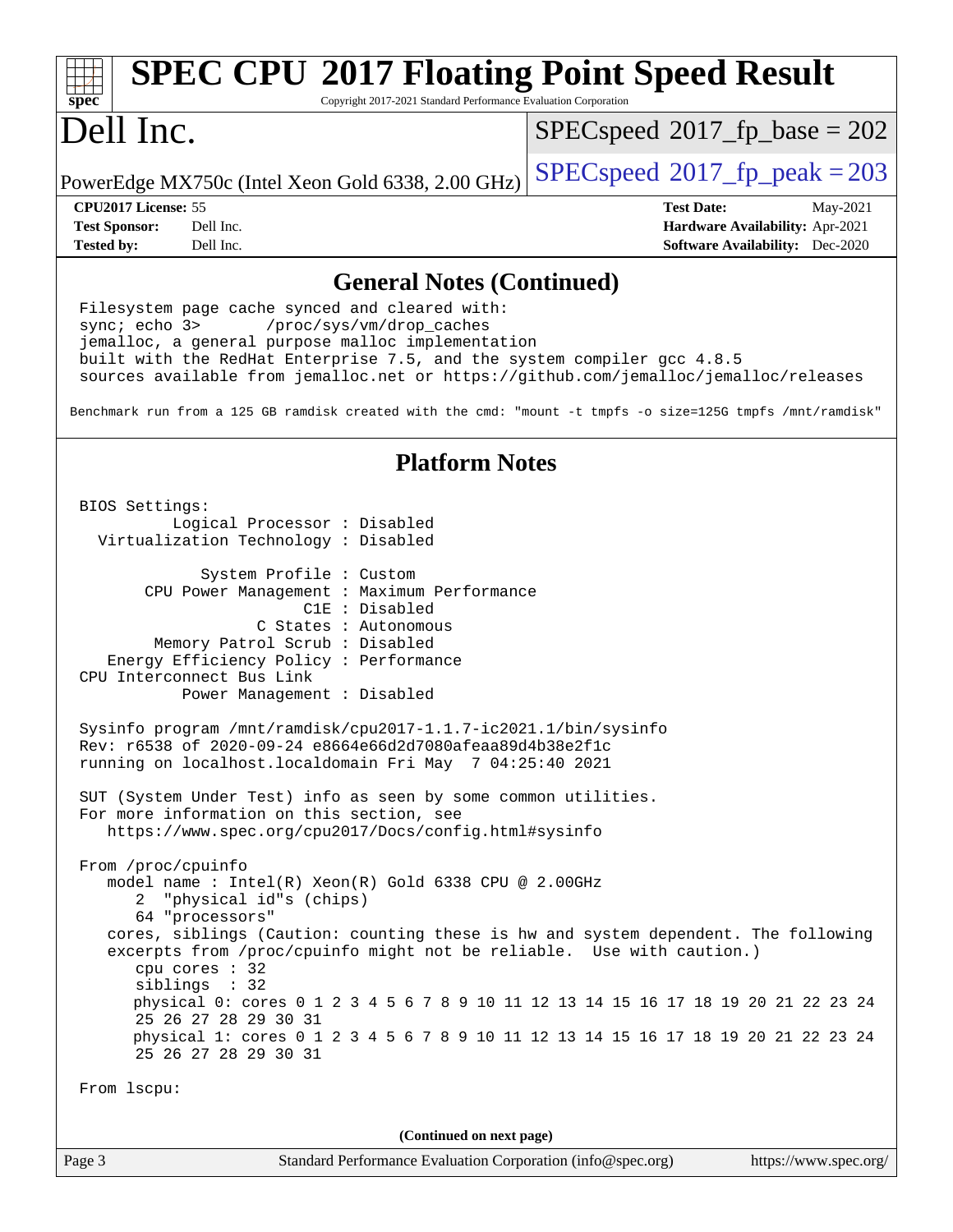| Spec                                    |                            |           |                                                   | Copyright 2017-2021 Standard Performance Evaluation Corporation | <b>SPEC CPU®2017 Floating Point Speed Result</b> |                                        |          |
|-----------------------------------------|----------------------------|-----------|---------------------------------------------------|-----------------------------------------------------------------|--------------------------------------------------|----------------------------------------|----------|
| Dell Inc.                               |                            |           |                                                   |                                                                 | $SPEC speed^{\circ}2017$ fp base = 202           |                                        |          |
|                                         |                            |           | PowerEdge MX750c (Intel Xeon Gold 6338, 2.00 GHz) |                                                                 | $SPEC speed^{\circ}2017$ _fp_peak = 203          |                                        |          |
|                                         | <b>CPU2017 License: 55</b> |           |                                                   |                                                                 |                                                  | <b>Test Date:</b>                      | May-2021 |
| <b>Test Sponsor:</b>                    |                            | Dell Inc. |                                                   |                                                                 |                                                  | Hardware Availability: Apr-2021        |          |
| <b>Tested by:</b>                       |                            | Dell Inc. |                                                   |                                                                 |                                                  | <b>Software Availability:</b> Dec-2020 |          |
|                                         |                            |           |                                                   | <b>Platform Notes (Continued)</b>                               |                                                  |                                        |          |
| Architecture:<br>$CDII$ on-mode $(s)$ : |                            | x86 64    | $32 - h + 64 - h +$                               |                                                                 |                                                  |                                        |          |

PU op-mode(s): Byte Order: Little Endian  $CPU(s):$  64 On-line CPU(s) list: 0-63 Thread(s) per core: 1 Core(s) per socket: 32 Socket(s): 2 NUMA node(s): 2 Vendor ID: GenuineIntel CPU family: 6 Model: 106 Model name: Intel(R) Xeon(R) Gold 6338 CPU @ 2.00GHz Stepping: 6 CPU MHz: 2760.532 BogoMIPS: 4000.00 Virtualization: VT-x L1d cache: 48K L1i cache: 32K L2 cache: 1280K L3 cache: 49152K NUMA node0 CPU(s): 0-31

Flags: fpu vme de pse tsc msr pae mce cx8 apic sep mtrr pge mca cmov pat pse36 clflush dts acpi mmx fxsr sse sse2 ss ht tm pbe syscall nx pdpe1gb rdtscp lm constant\_tsc art arch\_perfmon pebs bts rep\_good nopl xtopology nonstop\_tsc cpuid aperfmperf pni pclmulqdq dtes64 monitor ds\_cpl vmx smx est tm2 ssse3 sdbg fma cx16 xtpr pdcm pcid dca sse4\_1 sse4\_2 x2apic movbe popcnt tsc\_deadline\_timer aes xsave avx f16c rdrand lahf\_lm abm 3dnowprefetch cpuid\_fault epb cat\_l3 invpcid\_single intel\_ppin ssbd mba ibrs ibpb stibp ibrs\_enhanced fsgsbase tsc\_adjust bmi1 hle avx2 smep bmi2 erms invpcid cqm rdt\_a avx512f avx512dq rdseed adx smap avx512ifma clflushopt clwb intel\_pt avx512cd sha\_ni avx512bw avx512vl xsaveopt xsavec xgetbv1 xsaves cqm\_llc cqm\_occup\_llc cqm\_mbm\_total cqm\_mbm\_local split\_lock\_detect wbnoinvd dtherm ida arat pln pts avx512vbmi umip pku ospke avx512\_vbmi2 gfni vaes vpclmulqdq avx512\_vnni avx512\_bitalg tme avx512\_vpopcntdq la57 rdpid md\_clear pconfig flush\_l1d arch\_capabilities

 /proc/cpuinfo cache data cache size : 49152 KB

NUMA node1 CPU(s): 32-63

 From numactl --hardware WARNING: a numactl 'node' might or might not correspond to a physical chip. available: 2 nodes (0-1) node 0 cpus: 0 1 2 3 4 5 6 7 8 9 10 11 12 13 14 15 16 17 18 19 20 21 22 23 24 25 26 27 28 29 30 31 node 0 size: 485837 MB node 0 free: 512647 MB

**(Continued on next page)**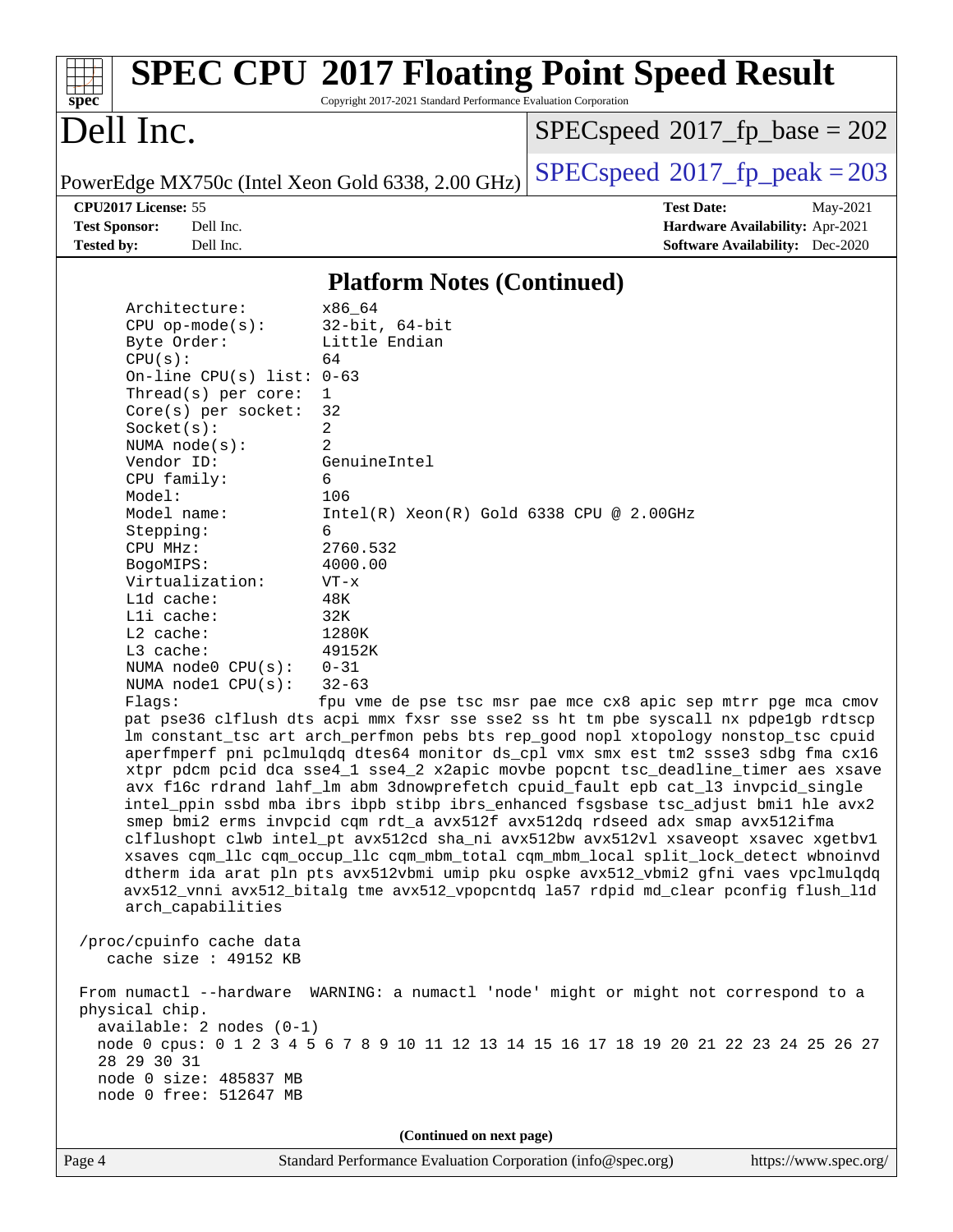| <b>SPEC CPU®2017 Floating Point Speed Result</b><br>Copyright 2017-2021 Standard Performance Evaluation Corporation<br>spec <sup>®</sup>                                                                                                                                                                                                                                                                                                                                 |                                                                                                                                                                                                                         |  |  |  |
|--------------------------------------------------------------------------------------------------------------------------------------------------------------------------------------------------------------------------------------------------------------------------------------------------------------------------------------------------------------------------------------------------------------------------------------------------------------------------|-------------------------------------------------------------------------------------------------------------------------------------------------------------------------------------------------------------------------|--|--|--|
| Dell Inc.                                                                                                                                                                                                                                                                                                                                                                                                                                                                | $SPEC speed^{\circ}2017$ fp base = 202                                                                                                                                                                                  |  |  |  |
| PowerEdge MX750c (Intel Xeon Gold 6338, 2.00 GHz)                                                                                                                                                                                                                                                                                                                                                                                                                        | $SPEC speed^{\circ}2017$ fp peak = 203                                                                                                                                                                                  |  |  |  |
| CPU2017 License: 55                                                                                                                                                                                                                                                                                                                                                                                                                                                      | <b>Test Date:</b><br>May-2021                                                                                                                                                                                           |  |  |  |
| Dell Inc.<br><b>Test Sponsor:</b>                                                                                                                                                                                                                                                                                                                                                                                                                                        | Hardware Availability: Apr-2021                                                                                                                                                                                         |  |  |  |
| Dell Inc.<br><b>Tested by:</b>                                                                                                                                                                                                                                                                                                                                                                                                                                           | <b>Software Availability:</b> Dec-2020                                                                                                                                                                                  |  |  |  |
| <b>Platform Notes (Continued)</b>                                                                                                                                                                                                                                                                                                                                                                                                                                        |                                                                                                                                                                                                                         |  |  |  |
| node 1 cpus: 32 33 34 35 36 37 38 39 40 41 42 43 44 45 46 47 48 49 50 51 52 53 54 55 56<br>57 58 59 60 61 62 63<br>node 1 size: 487526 MB<br>node 1 free: 501936 MB<br>node distances:<br>node<br>$\overline{0}$<br>1<br>0: 10 20<br>1:<br>20<br>10                                                                                                                                                                                                                      |                                                                                                                                                                                                                         |  |  |  |
| From /proc/meminfo<br>MemTotal:<br>1056288184 kB<br>HugePages_Total:<br>0<br>Hugepagesize:<br>2048 kB                                                                                                                                                                                                                                                                                                                                                                    |                                                                                                                                                                                                                         |  |  |  |
| /sbin/tuned-adm active<br>Current active profile: throughput-performance                                                                                                                                                                                                                                                                                                                                                                                                 |                                                                                                                                                                                                                         |  |  |  |
| From /etc/*release* /etc/*version*<br>os-release:<br>NAME="Red Hat Enterprise Linux"<br>VERSION="8.3 (Ootpa)"<br>ID="rhel"<br>ID_LIKE="fedora"<br>VERSION_ID="8.3"<br>PLATFORM_ID="platform:el8"<br>PRETTY_NAME="Red Hat Enterprise Linux 8.3 (Ootpa)"<br>ANSI_COLOR="0;31"<br>redhat-release: Red Hat Enterprise Linux release 8.3 (Ootpa)<br>system-release: Red Hat Enterprise Linux release 8.3 (Ootpa)<br>system-release-cpe: cpe:/o:redhat:enterprise_linux:8.3:ga |                                                                                                                                                                                                                         |  |  |  |
| $uname -a$ :<br>Linux localhost.localdomain 4.18.0-240.el8.x86_64 #1 SMP Wed Sep 23 05:13:10 EDT 2020<br>x86_64 x86_64 x86_64 GNU/Linux                                                                                                                                                                                                                                                                                                                                  |                                                                                                                                                                                                                         |  |  |  |
| Kernel self-reported vulnerability status:                                                                                                                                                                                                                                                                                                                                                                                                                               |                                                                                                                                                                                                                         |  |  |  |
| CVE-2018-12207 (iTLB Multihit):<br>CVE-2018-3620 (L1 Terminal Fault):<br>Microarchitectural Data Sampling:<br>CVE-2017-5754 (Meltdown):<br>CVE-2018-3639 (Speculative Store Bypass):<br>CVE-2017-5753 (Spectre variant 1):                                                                                                                                                                                                                                               | Not affected<br>Not affected<br>Not affected<br>Not affected<br>Mitigation: Speculative Store<br>Bypass disabled via prctl and<br>seccomp<br>Mitigation: usercopy/swapgs<br>barriers and __user pointer<br>sanitization |  |  |  |
| (Continued on next page)                                                                                                                                                                                                                                                                                                                                                                                                                                                 |                                                                                                                                                                                                                         |  |  |  |

Page 5 Standard Performance Evaluation Corporation [\(info@spec.org\)](mailto:info@spec.org) <https://www.spec.org/>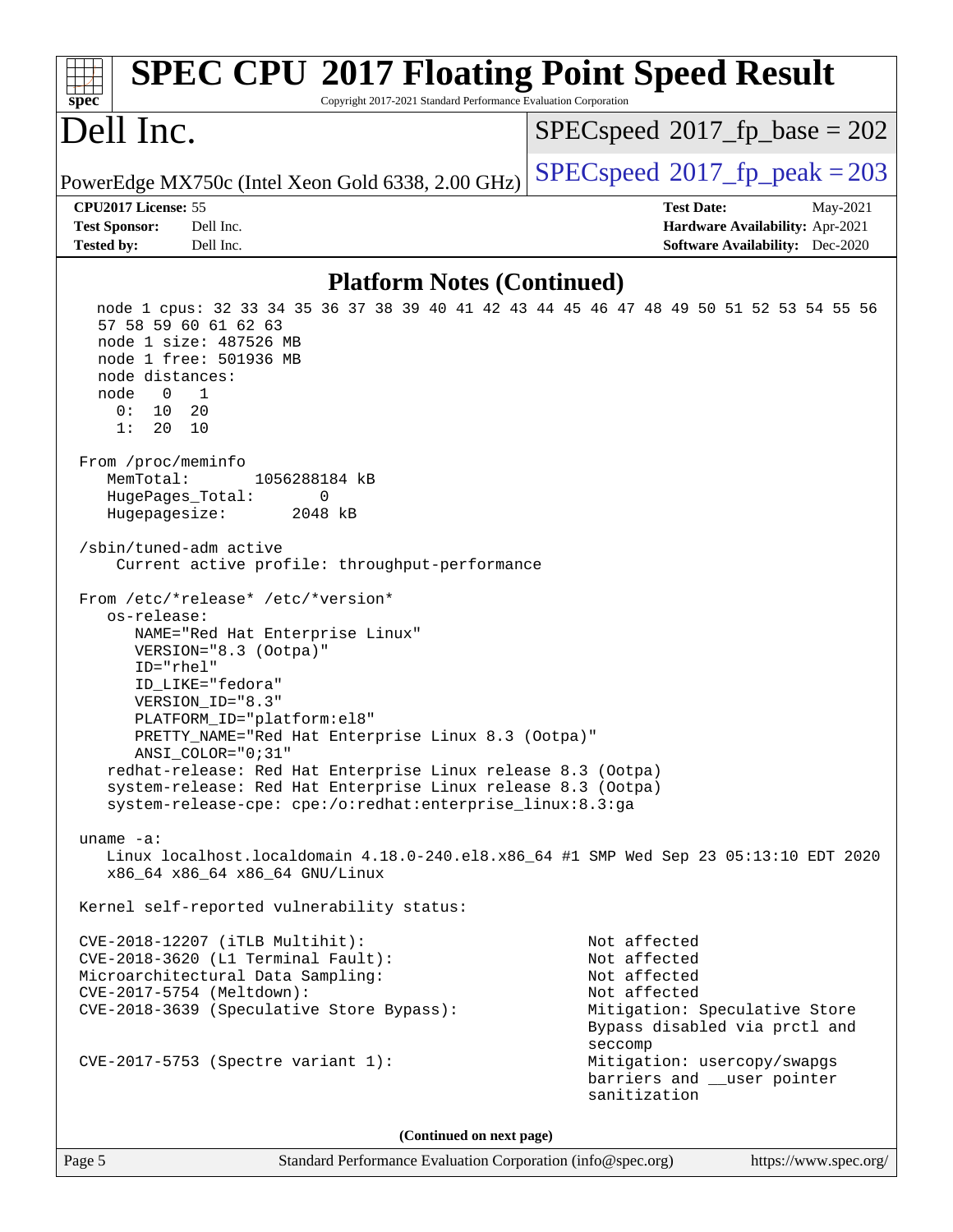| <b>SPEC CPU®2017 Floating Point Speed Result</b><br>Copyright 2017-2021 Standard Performance Evaluation Corporation<br>spec <sup>®</sup>                                                                                                                                                                                                                                                                                                            |                                                                                                            |
|-----------------------------------------------------------------------------------------------------------------------------------------------------------------------------------------------------------------------------------------------------------------------------------------------------------------------------------------------------------------------------------------------------------------------------------------------------|------------------------------------------------------------------------------------------------------------|
| Dell Inc.                                                                                                                                                                                                                                                                                                                                                                                                                                           | $SPEC speed^{\circ}2017$ fp base = 202                                                                     |
| PowerEdge MX750c (Intel Xeon Gold 6338, 2.00 GHz)                                                                                                                                                                                                                                                                                                                                                                                                   | $SPEC speed^{\circ}2017$ fp peak = 203                                                                     |
| CPU2017 License: 55<br><b>Test Sponsor:</b><br>Dell Inc.<br>Dell Inc.<br><b>Tested by:</b>                                                                                                                                                                                                                                                                                                                                                          | <b>Test Date:</b><br>May-2021<br>Hardware Availability: Apr-2021<br><b>Software Availability:</b> Dec-2020 |
| <b>Platform Notes (Continued)</b>                                                                                                                                                                                                                                                                                                                                                                                                                   |                                                                                                            |
| $CVE-2017-5715$ (Spectre variant 2):<br>CVE-2020-0543 (Special Register Buffer Data Sampling): Not affected<br>CVE-2019-11135 (TSX Asynchronous Abort):                                                                                                                                                                                                                                                                                             | Mitigation: Enhanced IBRS, IBPB:<br>conditional, RSB filling<br>Not affected                               |
| run-level 3 May 7 01:29                                                                                                                                                                                                                                                                                                                                                                                                                             |                                                                                                            |
| SPEC is set to: /mnt/ramdisk/cpu2017-1.1.7-ic2021.1<br>Size Used Avail Use% Mounted on<br>Filesystem<br>Type<br>tmpfs<br>tmpfs 125G<br>11G 115G 9% / mnt/ramdisk                                                                                                                                                                                                                                                                                    |                                                                                                            |
| From /sys/devices/virtual/dmi/id<br>Vendor:<br>Dell Inc.<br>Product:<br>PowerEdge MX750c<br>Product Family: PowerEdge<br>Serial:<br>1234567                                                                                                                                                                                                                                                                                                         |                                                                                                            |
| Additional information from dmidecode follows. WARNING: Use caution when you interpret<br>this section. The 'dmidecode' program reads system data which is "intended to allow<br>hardware to be accurately determined", but the intent may not be met, as there are<br>frequent changes to hardware, firmware, and the "DMTF SMBIOS" standard.<br>Memory:<br>16x 00AD063200AD HMAA8GR7AJR4N-XN 64 GB 2 rank 3200<br>16x Not Specified Not Specified |                                                                                                            |
| BIOS:<br>BIOS Vendor: Dell Inc.<br>BIOS Version:<br>1.1.2<br>04/09/2021<br>BIOS Date:<br>BIOS Revision:<br>1.1<br>(End of data from sysinfo program)                                                                                                                                                                                                                                                                                                |                                                                                                            |
|                                                                                                                                                                                                                                                                                                                                                                                                                                                     |                                                                                                            |
| <b>Compiler Version Notes</b>                                                                                                                                                                                                                                                                                                                                                                                                                       |                                                                                                            |
| 619.1bm_s(base, peak) 638.imagick_s(base, peak)<br>С<br>$644.nab_s(base)$                                                                                                                                                                                                                                                                                                                                                                           |                                                                                                            |
| Intel(R) C Intel(R) 64 Compiler Classic for applications running on Intel(R)<br>64, Version 2021.1 Build 20201112_000000<br>Copyright (C) 1985-2020 Intel Corporation. All rights reserved.                                                                                                                                                                                                                                                         |                                                                                                            |
| $644.nab_s(peak)$<br>С                                                                                                                                                                                                                                                                                                                                                                                                                              |                                                                                                            |
|                                                                                                                                                                                                                                                                                                                                                                                                                                                     |                                                                                                            |
| (Continued on next page)                                                                                                                                                                                                                                                                                                                                                                                                                            |                                                                                                            |
| Standard Performance Evaluation Corporation (info@spec.org)<br>Page 6                                                                                                                                                                                                                                                                                                                                                                               | https://www.spec.org/                                                                                      |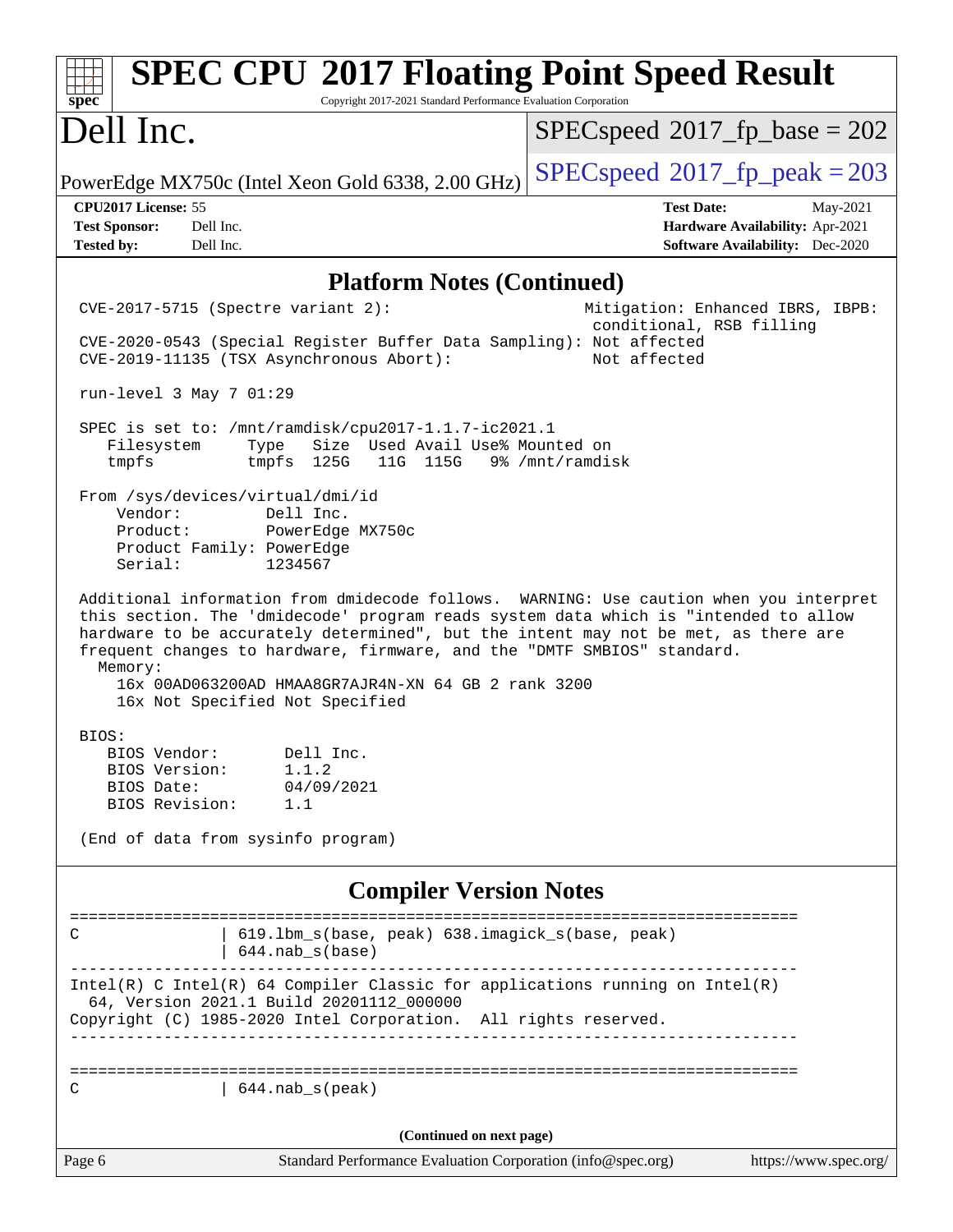| <b>SPEC CPU®2017 Floating Point Speed Result</b><br>Copyright 2017-2021 Standard Performance Evaluation Corporation<br>$spec^*$                                                                                                                                                                                             |                                                                                                                   |
|-----------------------------------------------------------------------------------------------------------------------------------------------------------------------------------------------------------------------------------------------------------------------------------------------------------------------------|-------------------------------------------------------------------------------------------------------------------|
| Dell Inc.                                                                                                                                                                                                                                                                                                                   | $SPEC speed^{\circ}2017$ fp base = 202                                                                            |
| PowerEdge MX750c (Intel Xeon Gold 6338, 2.00 GHz)                                                                                                                                                                                                                                                                           | $SPEC speed^{\circ}2017$ fp peak = 203                                                                            |
| CPU2017 License: 55<br><b>Test Sponsor:</b><br>Dell Inc.<br><b>Tested by:</b><br>Dell Inc.                                                                                                                                                                                                                                  | <b>Test Date:</b><br>May-2021<br><b>Hardware Availability: Apr-2021</b><br><b>Software Availability:</b> Dec-2020 |
| <b>Compiler Version Notes (Continued)</b>                                                                                                                                                                                                                                                                                   |                                                                                                                   |
| Intel(R) oneAPI DPC++/C++ Compiler for applications running on Intel(R) 64,<br>Version 2021.1 Build 20201113<br>Copyright (C) 1985-2020 Intel Corporation. All rights reserved.                                                                                                                                             |                                                                                                                   |
| 619.1bm_s(base, peak) 638.imagick_s(base, peak)<br>C<br>$644.nab_s(base)$                                                                                                                                                                                                                                                   |                                                                                                                   |
| Intel(R) C Intel(R) 64 Compiler Classic for applications running on $Intel(R)$<br>64, Version 2021.1 Build 20201112_000000<br>Copyright (C) 1985-2020 Intel Corporation. All rights reserved.                                                                                                                               |                                                                                                                   |
| C<br>$  644.nab_s(peak)$                                                                                                                                                                                                                                                                                                    | ____________________                                                                                              |
| Intel(R) oneAPI DPC++/C++ Compiler for applications running on Intel(R) $64$ ,<br>Version 2021.1 Build 20201113<br>Copyright (C) 1985-2020 Intel Corporation. All rights reserved.                                                                                                                                          |                                                                                                                   |
| $C++$ , C, Fortran   607.cactuBSSN_s(base, peak)                                                                                                                                                                                                                                                                            |                                                                                                                   |
| Intel(R) C++ Intel(R) 64 Compiler Classic for applications running on<br>Intel(R) 64, Version 2021.1 Build 20201112_000000<br>Copyright (C) 1985-2020 Intel Corporation. All rights reserved.<br>Intel(R) C Intel(R) 64 Compiler Classic for applications running on $Intel(R)$<br>64, Version 2021.1 Build 20201112_000000 |                                                                                                                   |
| Copyright (C) 1985-2020 Intel Corporation. All rights reserved.<br>Intel(R) Fortran Intel(R) 64 Compiler Classic for applications running on<br>Intel(R) 64, Version 2021.1 Build 20201112_000000<br>Copyright (C) 1985-2020 Intel Corporation. All rights reserved.                                                        |                                                                                                                   |
| 603.bwaves_s(base, peak) 649.fotonik3d_s(base, peak)<br>Fortran<br>654.roms_s(base, peak)                                                                                                                                                                                                                                   |                                                                                                                   |
| Intel(R) Fortran Intel(R) 64 Compiler Classic for applications running on<br>Intel(R) 64, Version 2021.1 Build 20201112_000000<br>Copyright (C) 1985-2020 Intel Corporation. All rights reserved.                                                                                                                           |                                                                                                                   |
| (Continued on next page)                                                                                                                                                                                                                                                                                                    |                                                                                                                   |
| Page 7<br>Standard Performance Evaluation Corporation (info@spec.org)                                                                                                                                                                                                                                                       | https://www.spec.org/                                                                                             |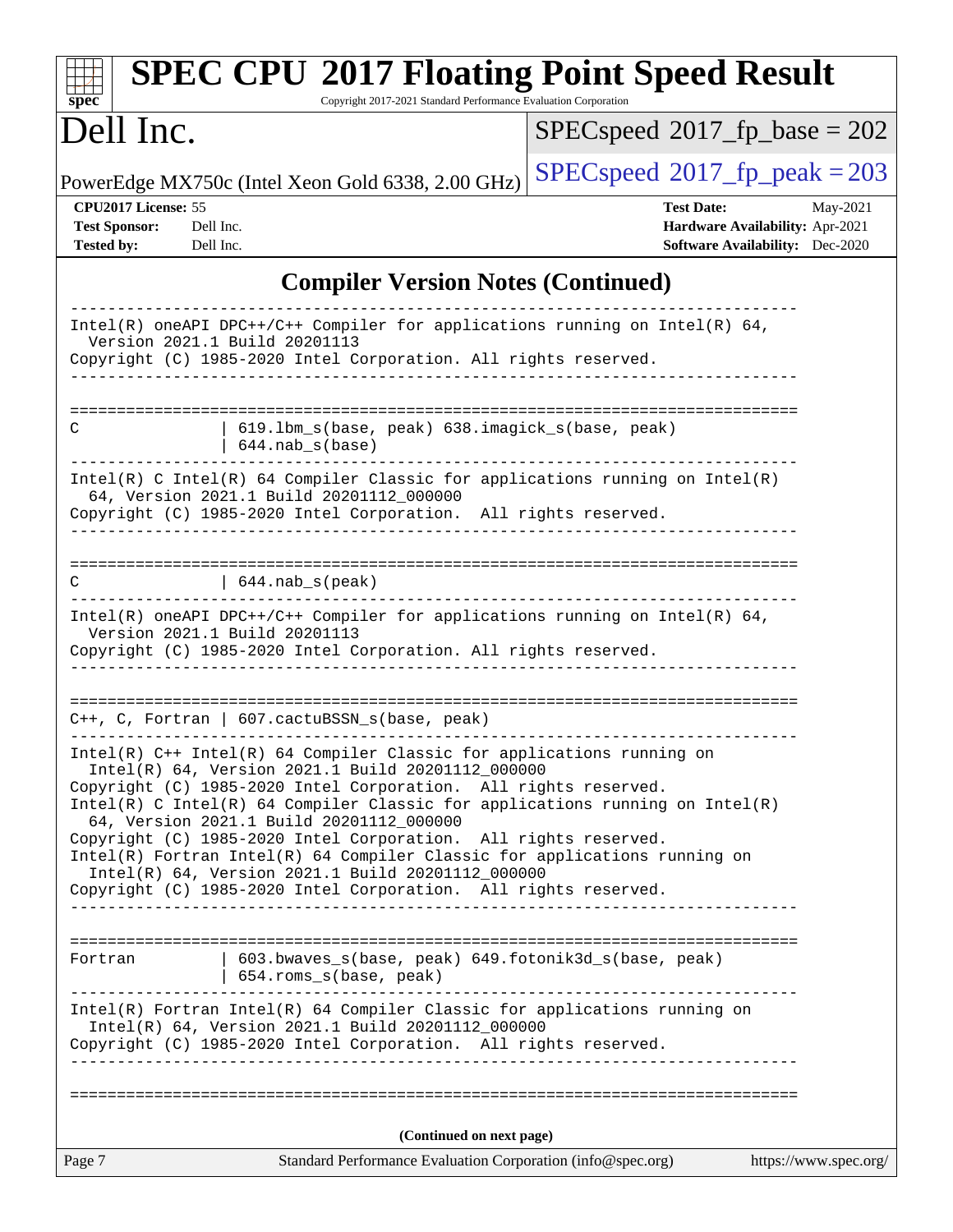| <b>SPEC CPU®2017 Floating Point Speed Result</b><br>Copyright 2017-2021 Standard Performance Evaluation Corporation<br>$spec^*$                                                                                                                                                                                                                                                                                                        |                                                                                                            |
|----------------------------------------------------------------------------------------------------------------------------------------------------------------------------------------------------------------------------------------------------------------------------------------------------------------------------------------------------------------------------------------------------------------------------------------|------------------------------------------------------------------------------------------------------------|
| Dell Inc.                                                                                                                                                                                                                                                                                                                                                                                                                              | $SPEC speed^{\circ}2017$ fp base = 202                                                                     |
| PowerEdge MX750c (Intel Xeon Gold 6338, 2.00 GHz)                                                                                                                                                                                                                                                                                                                                                                                      | $SPEC speed^{\circ}2017$ fp peak = 203                                                                     |
| CPU2017 License: 55<br><b>Test Sponsor:</b><br>Dell Inc.<br><b>Tested by:</b><br>Dell Inc.                                                                                                                                                                                                                                                                                                                                             | <b>Test Date:</b><br>May-2021<br>Hardware Availability: Apr-2021<br><b>Software Availability:</b> Dec-2020 |
| <b>Compiler Version Notes (Continued)</b><br>621.wrf_s(base, peak) 627.cam4_s(base, peak)<br>Fortran, C<br>628.pop2_s(base, peak)<br>Intel(R) Fortran Intel(R) 64 Compiler Classic for applications running on<br>Intel(R) 64, Version 2021.1 Build 20201112_000000<br>Copyright (C) 1985-2020 Intel Corporation. All rights reserved.<br>Intel(R) C Intel(R) 64 Compiler Classic for applications running on $Intel(R)$               |                                                                                                            |
| 64, Version 2021.1 Build 20201112_000000<br>Copyright (C) 1985-2020 Intel Corporation. All rights reserved.                                                                                                                                                                                                                                                                                                                            |                                                                                                            |
| <b>Base Compiler Invocation</b><br>C benchmarks:<br>icc<br>Fortran benchmarks:<br>ifort<br>Benchmarks using both Fortran and C:<br>ifort icc<br>Benchmarks using Fortran, C, and C++:<br>icpc icc ifort                                                                                                                                                                                                                                |                                                                                                            |
| <b>Base Portability Flags</b><br>603.bwaves_s: -DSPEC LP64<br>607.cactuBSSN_s: -DSPEC LP64<br>619.lbm_s: -DSPEC_LP64<br>621.wrf_s: -DSPEC_LP64 -DSPEC_CASE_FLAG -convert big_endian<br>627.cam4_s: -DSPEC LP64 -DSPEC CASE FLAG<br>628.pop2_s: -DSPEC_LP64 -DSPEC_CASE_FLAG -convert big_endian<br>-assume byterecl<br>638.imagick_s: -DSPEC LP64<br>644.nab_s: -DSPEC_LP64<br>649.fotonik3d_s: -DSPEC LP64<br>654.roms_s: -DSPEC_LP64 |                                                                                                            |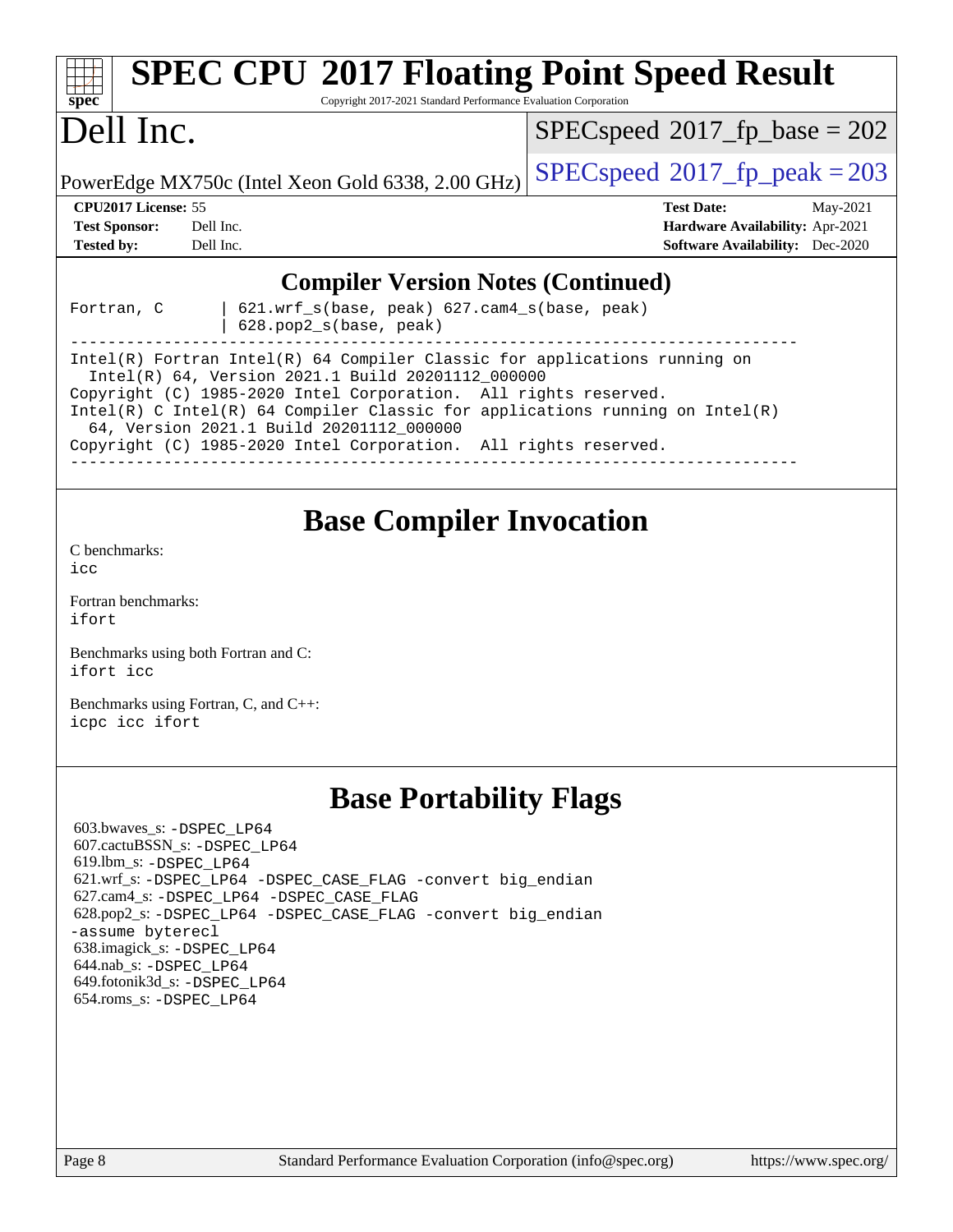| <b>SPEC CPU®2017 Floating Point Speed Result</b><br>Copyright 2017-2021 Standard Performance Evaluation Corporation<br>$spec^*$                                                                                                                                                                             |                                                                                                            |  |  |  |  |
|-------------------------------------------------------------------------------------------------------------------------------------------------------------------------------------------------------------------------------------------------------------------------------------------------------------|------------------------------------------------------------------------------------------------------------|--|--|--|--|
| Dell Inc.                                                                                                                                                                                                                                                                                                   | $SPEC speed^{\circ}2017$ fp base = 202                                                                     |  |  |  |  |
| PowerEdge MX750c (Intel Xeon Gold 6338, 2.00 GHz)                                                                                                                                                                                                                                                           | $SPEC speed^{\circ}2017$ [p_peak = 203                                                                     |  |  |  |  |
| CPU2017 License: 55<br>Dell Inc.<br><b>Test Sponsor:</b><br>Dell Inc.<br><b>Tested by:</b>                                                                                                                                                                                                                  | <b>Test Date:</b><br>May-2021<br>Hardware Availability: Apr-2021<br><b>Software Availability:</b> Dec-2020 |  |  |  |  |
| <b>Base Optimization Flags</b><br>C benchmarks:<br>-m64 -std=c11 -xCORE-AVX512 -ipo -03 -no-prec-div -qopt-prefetch<br>-ffinite-math-only -qopt-mem-layout-trans=4 -qopenmp -DSPEC_OPENMP<br>-mbranches-within-32B-boundaries                                                                               |                                                                                                            |  |  |  |  |
| Fortran benchmarks:<br>$-m64$ -Wl,-z, muldefs -DSPEC OPENMP -xCORE-AVX512 -ipo -03<br>-no-prec-div -qopt-prefetch -ffinite-math-only<br>-qopt-mem-layout-trans=4 -qopenmp -nostandard-realloc-lhs<br>-mbranches-within-32B-boundaries -L/usr/local/jemalloc64-5.0.1/lib<br>$-Ij$ emalloc                    |                                                                                                            |  |  |  |  |
| Benchmarks using both Fortran and C:<br>-m64 -std=c11 -Wl,-z, muldefs -xCORE-AVX512 -ipo -03 -no-prec-div<br>-qopt-prefetch -ffinite-math-only -qopt-mem-layout-trans=4 -qopenmp<br>-DSPEC_OPENMP -mbranches-within-32B-boundaries -nostandard-realloc-lhs<br>-L/usr/local/jemalloc64-5.0.1/lib -ljemalloc  |                                                                                                            |  |  |  |  |
| Benchmarks using Fortran, C, and C++:<br>-m64 -std=c11 -Wl,-z, muldefs -xCORE-AVX512 -ipo -03 -no-prec-div<br>-qopt-prefetch -ffinite-math-only -qopt-mem-layout-trans=4 -qopenmp<br>-DSPEC_OPENMP -mbranches-within-32B-boundaries -nostandard-realloc-lhs<br>-L/usr/local/jemalloc64-5.0.1/lib -ljemalloc |                                                                                                            |  |  |  |  |
| <b>Peak Compiler Invocation</b><br>C benchmarks (except as noted below):<br>icc                                                                                                                                                                                                                             |                                                                                                            |  |  |  |  |
| $644.nab$ <sub>s</sub> : $i$ $cx$                                                                                                                                                                                                                                                                           |                                                                                                            |  |  |  |  |
| Fortran benchmarks:<br>ifort                                                                                                                                                                                                                                                                                |                                                                                                            |  |  |  |  |
| Benchmarks using both Fortran and C:<br>ifort icc                                                                                                                                                                                                                                                           |                                                                                                            |  |  |  |  |

[Benchmarks using Fortran, C, and C++:](http://www.spec.org/auto/cpu2017/Docs/result-fields.html#BenchmarksusingFortranCandCXX) [icpc](http://www.spec.org/cpu2017/results/res2021q2/cpu2017-20210524-26544.flags.html#user_CC_CXX_FCpeak_intel_icpc_c510b6838c7f56d33e37e94d029a35b4a7bccf4766a728ee175e80a419847e808290a9b78be685c44ab727ea267ec2f070ec5dc83b407c0218cded6866a35d07) [icc](http://www.spec.org/cpu2017/results/res2021q2/cpu2017-20210524-26544.flags.html#user_CC_CXX_FCpeak_intel_icc_66fc1ee009f7361af1fbd72ca7dcefbb700085f36577c54f309893dd4ec40d12360134090235512931783d35fd58c0460139e722d5067c5574d8eaf2b3e37e92) [ifort](http://www.spec.org/cpu2017/results/res2021q2/cpu2017-20210524-26544.flags.html#user_CC_CXX_FCpeak_intel_ifort_8111460550e3ca792625aed983ce982f94888b8b503583aa7ba2b8303487b4d8a21a13e7191a45c5fd58ff318f48f9492884d4413fa793fd88dd292cad7027ca)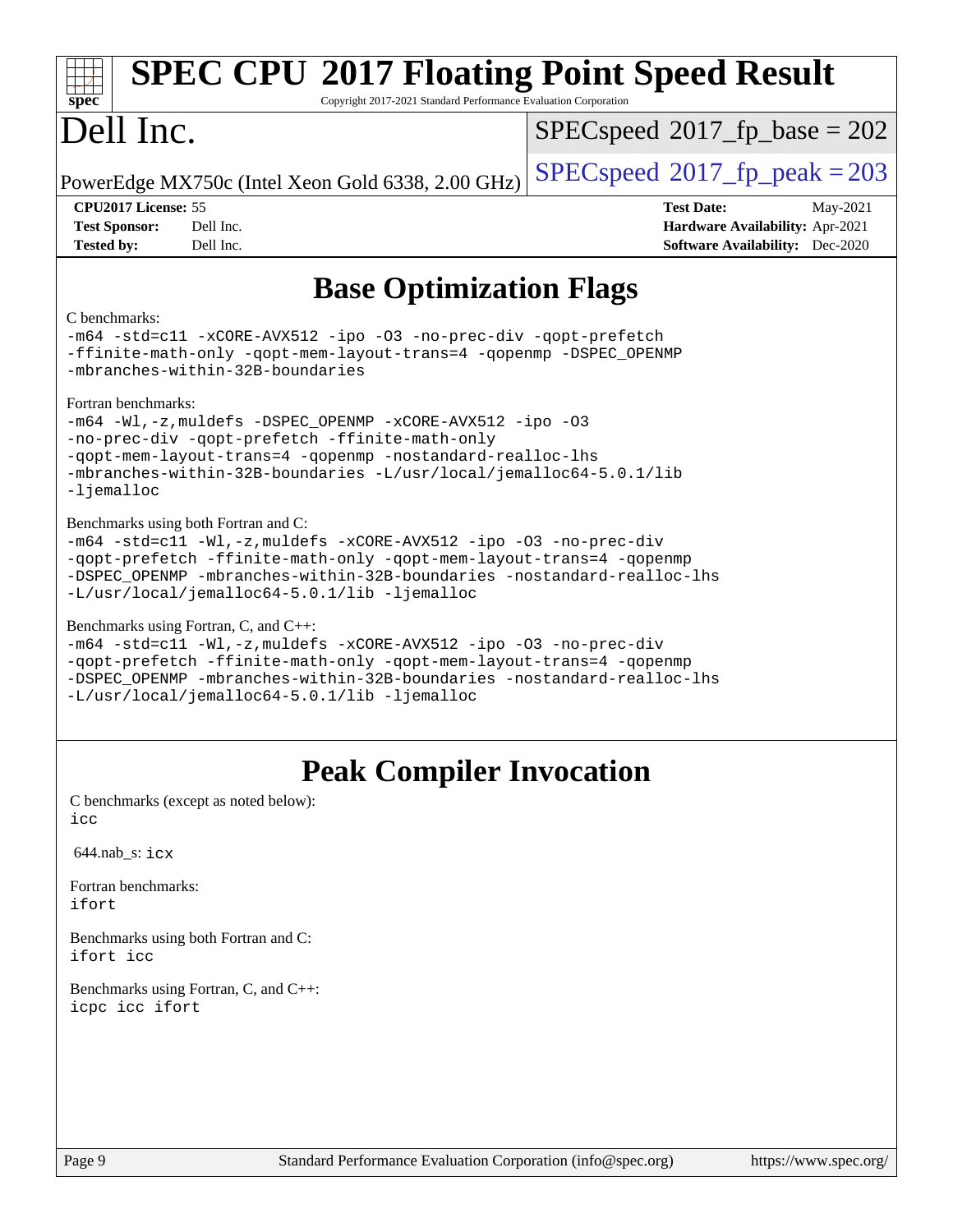# **[SPEC CPU](http://www.spec.org/auto/cpu2017/Docs/result-fields.html#SPECCPU2017FloatingPointSpeedResult)[2017 Floating Point Speed Result](http://www.spec.org/auto/cpu2017/Docs/result-fields.html#SPECCPU2017FloatingPointSpeedResult)**

Copyright 2017-2021 Standard Performance Evaluation Corporation

## Dell Inc.

**[spec](http://www.spec.org/)**

[SPECspeed](http://www.spec.org/auto/cpu2017/Docs/result-fields.html#SPECspeed2017fpbase)<sup>®</sup>2017 fp base = 202

PowerEdge MX750c (Intel Xeon Gold 6338, 2.00 GHz)  $\left|$  [SPECspeed](http://www.spec.org/auto/cpu2017/Docs/result-fields.html#SPECspeed2017fppeak)<sup>®</sup>[2017\\_fp\\_peak = 2](http://www.spec.org/auto/cpu2017/Docs/result-fields.html#SPECspeed2017fppeak)03

**[CPU2017 License:](http://www.spec.org/auto/cpu2017/Docs/result-fields.html#CPU2017License)** 55 **[Test Date:](http://www.spec.org/auto/cpu2017/Docs/result-fields.html#TestDate)** May-2021 **[Test Sponsor:](http://www.spec.org/auto/cpu2017/Docs/result-fields.html#TestSponsor)** Dell Inc. **[Hardware Availability:](http://www.spec.org/auto/cpu2017/Docs/result-fields.html#HardwareAvailability)** Apr-2021 **[Tested by:](http://www.spec.org/auto/cpu2017/Docs/result-fields.html#Testedby)** Dell Inc. **[Software Availability:](http://www.spec.org/auto/cpu2017/Docs/result-fields.html#SoftwareAvailability)** Dec-2020

### **[Peak Portability Flags](http://www.spec.org/auto/cpu2017/Docs/result-fields.html#PeakPortabilityFlags)**

Same as Base Portability Flags

## **[Peak Optimization Flags](http://www.spec.org/auto/cpu2017/Docs/result-fields.html#PeakOptimizationFlags)**

[C benchmarks](http://www.spec.org/auto/cpu2017/Docs/result-fields.html#Cbenchmarks):

 $619.$ lbm\_s: basepeak = yes

638.imagick\_s: basepeak = yes

 644.nab\_s: [-m64](http://www.spec.org/cpu2017/results/res2021q2/cpu2017-20210524-26544.flags.html#user_peakCCLD644_nab_s_m64-icc) [-Wl,-z,muldefs](http://www.spec.org/cpu2017/results/res2021q2/cpu2017-20210524-26544.flags.html#user_peakEXTRA_LDFLAGS644_nab_s_link_force_multiple1_b4cbdb97b34bdee9ceefcfe54f4c8ea74255f0b02a4b23e853cdb0e18eb4525ac79b5a88067c842dd0ee6996c24547a27a4b99331201badda8798ef8a743f577) [-xCORE-AVX512](http://www.spec.org/cpu2017/results/res2021q2/cpu2017-20210524-26544.flags.html#user_peakCOPTIMIZE644_nab_s_f-xCORE-AVX512) [-Ofast](http://www.spec.org/cpu2017/results/res2021q2/cpu2017-20210524-26544.flags.html#user_peakCOPTIMIZE644_nab_s_f-Ofast) [-ffast-math](http://www.spec.org/cpu2017/results/res2021q2/cpu2017-20210524-26544.flags.html#user_peakCOPTIMIZE644_nab_s_f-ffast-math) [-flto](http://www.spec.org/cpu2017/results/res2021q2/cpu2017-20210524-26544.flags.html#user_peakCOPTIMIZE644_nab_s_f-flto) [-mfpmath=sse](http://www.spec.org/cpu2017/results/res2021q2/cpu2017-20210524-26544.flags.html#user_peakCOPTIMIZE644_nab_s_f-mfpmath_70eb8fac26bde974f8ab713bc9086c5621c0b8d2f6c86f38af0bd7062540daf19db5f3a066d8c6684be05d84c9b6322eb3b5be6619d967835195b93d6c02afa1) [-funroll-loops](http://www.spec.org/cpu2017/results/res2021q2/cpu2017-20210524-26544.flags.html#user_peakCOPTIMIZE644_nab_s_f-funroll-loops) [-fiopenmp](http://www.spec.org/cpu2017/results/res2021q2/cpu2017-20210524-26544.flags.html#user_peakCOPTIMIZE644_nab_s_fiopenmp_4cde26b3fcccd23bd0bb70af4efc204325d72839eefa1147e34201101709f20b3deb62aad96701dea148529bf4ca48c90b72f3bf837ca148e297cf8a0ba6feb7) [-DSPEC\\_OPENMP](http://www.spec.org/cpu2017/results/res2021q2/cpu2017-20210524-26544.flags.html#suite_peakCOPTIMIZE644_nab_s_DSPEC_OPENMP) [-qopt-mem-layout-trans=4](http://www.spec.org/cpu2017/results/res2021q2/cpu2017-20210524-26544.flags.html#user_peakCOPTIMIZE644_nab_s_f-qopt-mem-layout-trans_fa39e755916c150a61361b7846f310bcdf6f04e385ef281cadf3647acec3f0ae266d1a1d22d972a7087a248fd4e6ca390a3634700869573d231a252c784941a8) [-fimf-accuracy-bits=14:sqrt](http://www.spec.org/cpu2017/results/res2021q2/cpu2017-20210524-26544.flags.html#user_peakEXTRA_OPTIMIZE644_nab_s_f-imf-accuracy-bits_dec3764af0c61f52590ca8f859bc2b38948cb3a9f4bd45f959a8dd6743142ff5c0d5c89fdfba8d7c6d41a5122d7dc4d32797a5effd20a981baa30839b7373d7d) [-mbranches-within-32B-boundaries](http://www.spec.org/cpu2017/results/res2021q2/cpu2017-20210524-26544.flags.html#user_peakEXTRA_COPTIMIZEEXTRA_OPTIMIZE644_nab_s_f-mbranches-within-32B-boundaries) [-L/usr/local/jemalloc64-5.0.1/lib](http://www.spec.org/cpu2017/results/res2021q2/cpu2017-20210524-26544.flags.html#user_peakEXTRA_LIBS644_nab_s_jemalloc_link_path64_1_cc289568b1a6c0fd3b62c91b824c27fcb5af5e8098e6ad028160d21144ef1b8aef3170d2acf0bee98a8da324cfe4f67d0a3d0c4cc4673d993d694dc2a0df248b) [-ljemalloc](http://www.spec.org/cpu2017/results/res2021q2/cpu2017-20210524-26544.flags.html#user_peakEXTRA_LIBS644_nab_s_jemalloc_link_lib_d1249b907c500fa1c0672f44f562e3d0f79738ae9e3c4a9c376d49f265a04b9c99b167ecedbf6711b3085be911c67ff61f150a17b3472be731631ba4d0471706)

[Fortran benchmarks](http://www.spec.org/auto/cpu2017/Docs/result-fields.html#Fortranbenchmarks):

```
 603.bwaves_s: -m64 -Wl,-z,muldefs -prof-gen(pass 1) -prof-use(pass 2)
-DSPEC_SUPPRESS_OPENMP -DSPEC_OPENMP -ipo -xCORE-AVX512
-O3 -no-prec-div -qopt-prefetch -ffinite-math-only
-qopt-mem-layout-trans=4 -qopenmp -nostandard-realloc-lhs
-mbranches-within-32B-boundaries
-L/usr/local/jemalloc64-5.0.1/lib -ljemalloc
```
649.fotonik3d\_s: Same as 603.bwaves\_s

654.roms\_s: basepeak = yes

[Benchmarks using both Fortran and C](http://www.spec.org/auto/cpu2017/Docs/result-fields.html#BenchmarksusingbothFortranandC):

 621.wrf\_s: [-m64](http://www.spec.org/cpu2017/results/res2021q2/cpu2017-20210524-26544.flags.html#user_peakCCFCLD621_wrf_s_m64-icc) [-std=c11](http://www.spec.org/cpu2017/results/res2021q2/cpu2017-20210524-26544.flags.html#user_peakCC621_wrf_s_std-icc-std_0e1c27790398a4642dfca32ffe6c27b5796f9c2d2676156f2e42c9c44eaad0c049b1cdb667a270c34d979996257aeb8fc440bfb01818dbc9357bd9d174cb8524) [-Wl,-z,muldefs](http://www.spec.org/cpu2017/results/res2021q2/cpu2017-20210524-26544.flags.html#user_peakEXTRA_LDFLAGS621_wrf_s_link_force_multiple1_b4cbdb97b34bdee9ceefcfe54f4c8ea74255f0b02a4b23e853cdb0e18eb4525ac79b5a88067c842dd0ee6996c24547a27a4b99331201badda8798ef8a743f577) [-prof-gen](http://www.spec.org/cpu2017/results/res2021q2/cpu2017-20210524-26544.flags.html#user_peakPASS1_CFLAGSPASS1_FFLAGSPASS1_LDFLAGS621_wrf_s_prof_gen_5aa4926d6013ddb2a31985c654b3eb18169fc0c6952a63635c234f711e6e63dd76e94ad52365559451ec499a2cdb89e4dc58ba4c67ef54ca681ffbe1461d6b36)(pass 1) [-prof-use](http://www.spec.org/cpu2017/results/res2021q2/cpu2017-20210524-26544.flags.html#user_peakPASS2_CFLAGSPASS2_FFLAGSPASS2_LDFLAGS621_wrf_s_prof_use_1a21ceae95f36a2b53c25747139a6c16ca95bd9def2a207b4f0849963b97e94f5260e30a0c64f4bb623698870e679ca08317ef8150905d41bd88c6f78df73f19)(pass 2) [-ipo](http://www.spec.org/cpu2017/results/res2021q2/cpu2017-20210524-26544.flags.html#user_peakPASS1_COPTIMIZEPASS1_FOPTIMIZEPASS2_COPTIMIZEPASS2_FOPTIMIZE621_wrf_s_f-ipo) [-xCORE-AVX512](http://www.spec.org/cpu2017/results/res2021q2/cpu2017-20210524-26544.flags.html#user_peakPASS2_COPTIMIZEPASS2_FOPTIMIZE621_wrf_s_f-xCORE-AVX512) [-O3](http://www.spec.org/cpu2017/results/res2021q2/cpu2017-20210524-26544.flags.html#user_peakPASS1_COPTIMIZEPASS1_FOPTIMIZEPASS2_COPTIMIZEPASS2_FOPTIMIZE621_wrf_s_f-O3) [-no-prec-div](http://www.spec.org/cpu2017/results/res2021q2/cpu2017-20210524-26544.flags.html#user_peakPASS1_COPTIMIZEPASS1_FOPTIMIZEPASS2_COPTIMIZEPASS2_FOPTIMIZE621_wrf_s_f-no-prec-div) [-qopt-prefetch](http://www.spec.org/cpu2017/results/res2021q2/cpu2017-20210524-26544.flags.html#user_peakPASS1_COPTIMIZEPASS1_FOPTIMIZEPASS2_COPTIMIZEPASS2_FOPTIMIZE621_wrf_s_f-qopt-prefetch) [-ffinite-math-only](http://www.spec.org/cpu2017/results/res2021q2/cpu2017-20210524-26544.flags.html#user_peakPASS1_COPTIMIZEPASS1_FOPTIMIZEPASS2_COPTIMIZEPASS2_FOPTIMIZE621_wrf_s_f_finite_math_only_cb91587bd2077682c4b38af759c288ed7c732db004271a9512da14a4f8007909a5f1427ecbf1a0fb78ff2a814402c6114ac565ca162485bbcae155b5e4258871) [-qopt-mem-layout-trans=4](http://www.spec.org/cpu2017/results/res2021q2/cpu2017-20210524-26544.flags.html#user_peakPASS1_COPTIMIZEPASS1_FOPTIMIZEPASS2_COPTIMIZEPASS2_FOPTIMIZE621_wrf_s_f-qopt-mem-layout-trans_fa39e755916c150a61361b7846f310bcdf6f04e385ef281cadf3647acec3f0ae266d1a1d22d972a7087a248fd4e6ca390a3634700869573d231a252c784941a8) [-DSPEC\\_SUPPRESS\\_OPENMP](http://www.spec.org/cpu2017/results/res2021q2/cpu2017-20210524-26544.flags.html#suite_peakPASS1_COPTIMIZEPASS1_FOPTIMIZE621_wrf_s_DSPEC_SUPPRESS_OPENMP) [-qopenmp](http://www.spec.org/cpu2017/results/res2021q2/cpu2017-20210524-26544.flags.html#user_peakPASS2_COPTIMIZEPASS2_FOPTIMIZE621_wrf_s_qopenmp_16be0c44f24f464004c6784a7acb94aca937f053568ce72f94b139a11c7c168634a55f6653758ddd83bcf7b8463e8028bb0b48b77bcddc6b78d5d95bb1df2967) [-DSPEC\\_OPENMP](http://www.spec.org/cpu2017/results/res2021q2/cpu2017-20210524-26544.flags.html#suite_peakPASS2_COPTIMIZEPASS2_FOPTIMIZE621_wrf_s_DSPEC_OPENMP) [-mbranches-within-32B-boundaries](http://www.spec.org/cpu2017/results/res2021q2/cpu2017-20210524-26544.flags.html#user_peakEXTRA_COPTIMIZEEXTRA_FOPTIMIZE621_wrf_s_f-mbranches-within-32B-boundaries) [-nostandard-realloc-lhs](http://www.spec.org/cpu2017/results/res2021q2/cpu2017-20210524-26544.flags.html#user_peakEXTRA_FOPTIMIZE621_wrf_s_f_2003_std_realloc_82b4557e90729c0f113870c07e44d33d6f5a304b4f63d4c15d2d0f1fab99f5daaed73bdb9275d9ae411527f28b936061aa8b9c8f2d63842963b95c9dd6426b8a) [-L/usr/local/jemalloc64-5.0.1/lib](http://www.spec.org/cpu2017/results/res2021q2/cpu2017-20210524-26544.flags.html#user_peakEXTRA_LIBS621_wrf_s_jemalloc_link_path64_1_cc289568b1a6c0fd3b62c91b824c27fcb5af5e8098e6ad028160d21144ef1b8aef3170d2acf0bee98a8da324cfe4f67d0a3d0c4cc4673d993d694dc2a0df248b) [-ljemalloc](http://www.spec.org/cpu2017/results/res2021q2/cpu2017-20210524-26544.flags.html#user_peakEXTRA_LIBS621_wrf_s_jemalloc_link_lib_d1249b907c500fa1c0672f44f562e3d0f79738ae9e3c4a9c376d49f265a04b9c99b167ecedbf6711b3085be911c67ff61f150a17b3472be731631ba4d0471706)

627.cam4\_s: basepeak = yes

 $628.pop2_s:$  basepeak = yes

**(Continued on next page)**